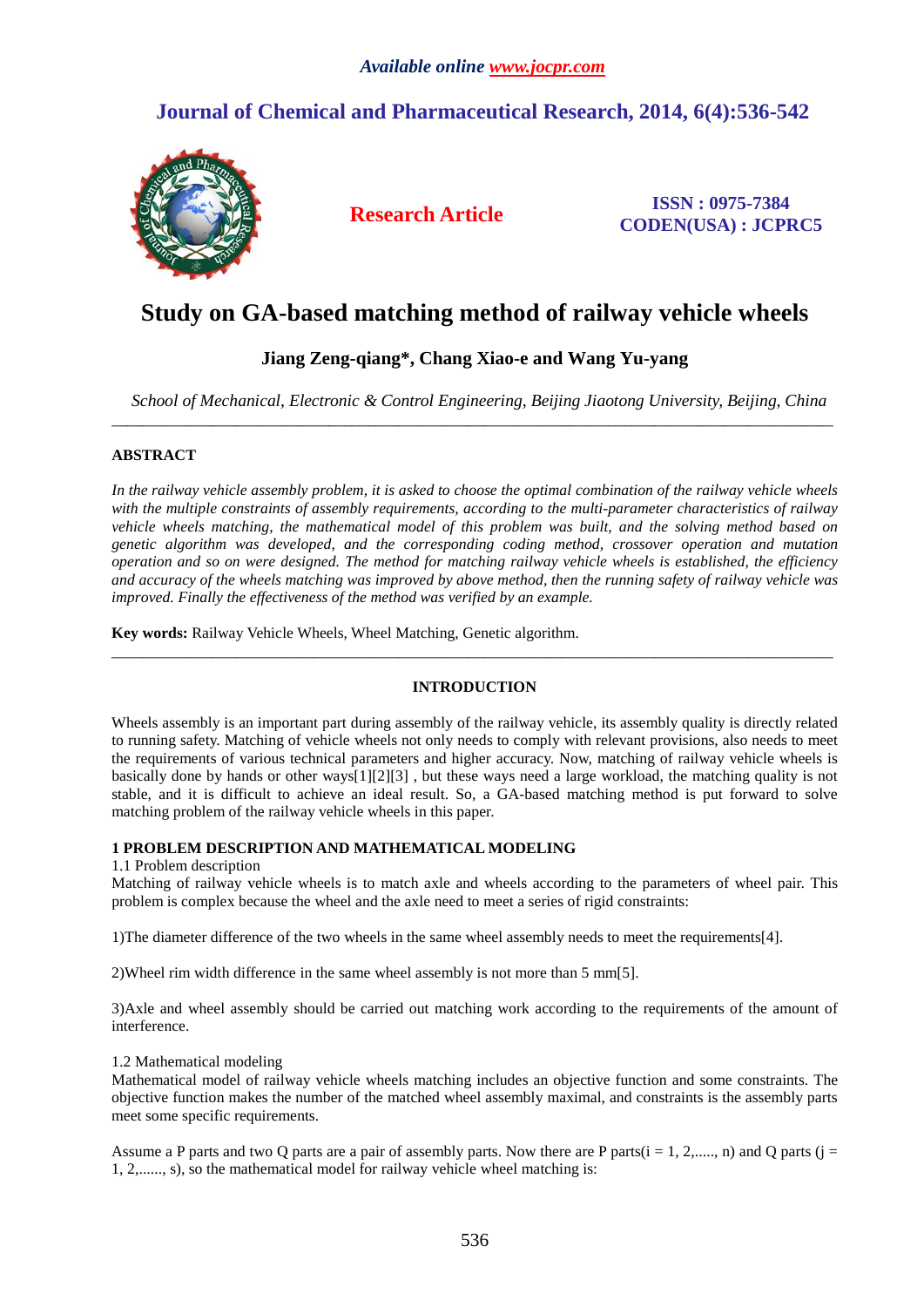Objective function:  $F(S) = \max \sum_{i=1}^{n} b_i$  $\sum_{i=1}^{n} b_i$  (1)

Where  $b_i = \begin{cases} 1 & \text{(The ith assembly group meet the matching requirements)} \\ 0 & \text{(The ith assembly group don't meet the matching requirements)} \end{cases}$ 0 (The ith assembly group don′ t meet the matching requirments)

*\_\_\_\_\_\_\_\_\_\_\_\_\_\_\_\_\_\_\_\_\_\_\_\_\_\_\_\_\_\_\_\_\_\_\_\_\_\_\_\_\_\_\_\_\_\_\_\_\_\_\_\_\_\_\_\_\_\_\_\_\_\_\_\_\_\_\_\_\_\_\_\_\_\_\_\_\_\_*

Constraints:

1) 
$$
|d_{2j} - d_{2j-1}| < a_1
$$
  
\n2)  $|B_{2j} - B_{2j-1}| < a_2$   
\n3)  $a_3 < |b_1 - b_j| < a_4$   
\n(4)

Whered<sub>i</sub>refers tothe wheel diameter of the jth Q part, B<sub>i</sub>refers to the rim width of jth Q part,  $|\phi_i - \phi_i|$ refers to interference fit between P and Q,  $a_1$ ,  $a_2$ ,  $a_3$ ,  $a_4$ refer to the matching parameters of parts according to the technical specification requirements.

Equation (1) is the objective function expression, it reflects the ultimate goal which makes the number of the matched wheel assembly group maximal.

Equation(2) refers to the constraint of diameter difference in the same group of the two wheels.

Equation(3)refers to the constrain to frim width difference in the same group of the two wheels.

Equation(4) refers to the constraint of the interference fit between axle and the wheel.

#### **2 DESIGN AND IMPLEMENTATION OF GENETIC ALGORITHM**

From the above mathematical model, the optimal solution needs to be seeked, the optimal solution makes remaining parts least, at the same time, two kinds of matching parts need to meet parameter constraints. For solving this type of discrete variable optimization problems, there are several kinds of methods, such as Genetic Algorithm (GA), Simulated Annealing (SA), Particle Swarm Optimization (PSO), and so on. As implementation processes of these algorithms are relatively simple, they are widely used to solve the optimization of complex system. Compared with GA, SA is not better to control the search space, and computation efficiency is not higher, the PSO is suitable for solving this problem, PSO is simple and convenient, and its solving speed is good, but it is more easy to fall in local optimum. As a global optimization algorithm, GA can achieve good results for many NP problems, so according to the characteristicsof the wheels matching problem, a matching method based on GA is put forward[6].

#### 2.1 Encoding method and initial solution

When GA is used to solve the problem, it must be necessary to build a link between individual genes string structure and the practical problem, There presentation of practical problem can be represented as a one-dimensional array of individual representation. Encoding method has a great impact on the function and design of genetic operators which includes crossover operator and mutation operator. In view of this, this paper adopts the sequence encoding (integer permutation encoding) on the basis of comparing various coding methods [7], which regards the parts' order number as a gene of chromosomes.

The numbers of P parts and Q parts are determined in this problem, and one P part and two Q parts constitute an assembly group. For the convenience of coding and operation, the following rules are set up: Only Q parts are encoded, the ith P part and the two Q parts whose number is 2ith and 2 i-1th genes codes in the genome are a assembly group. So the P parts are only used in calculating fitness value when the constraints are meeted, thus the complex multi-layer encoding problem becomes a single encoding problem.

For example: there are 4 P parts, they are  $p_1, p_2, p_3, p_4$ , and 8 Q parts, they are  $q_7, q_6, q_4, q_2, q_5, q_1, q_8, q_3$ .

For Q part Numbers for: (7, 6, 4, 2, 5, 1, 8, 3).

According to the above code, assembly groups after decoding are shown in Fig.1: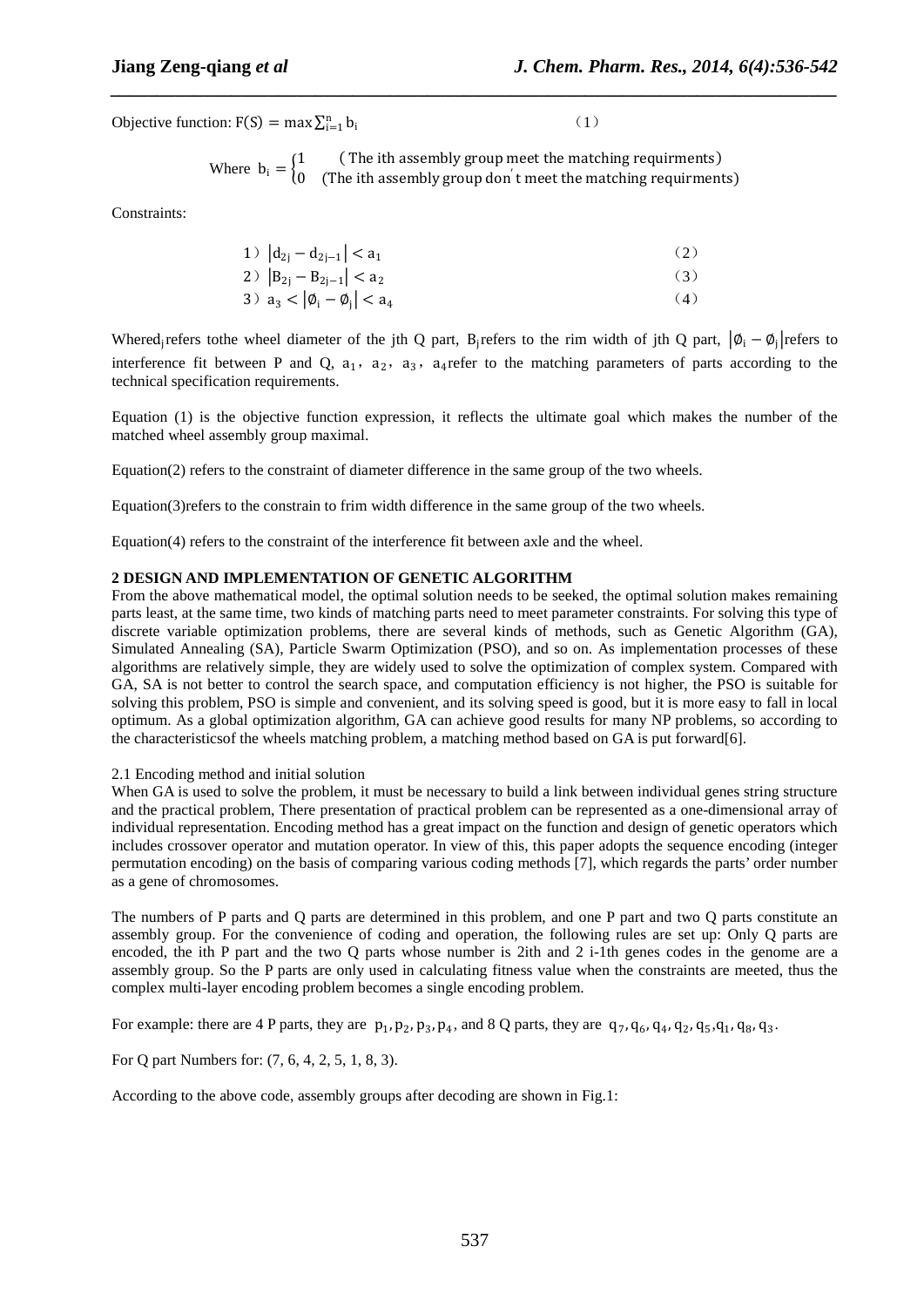

*\_\_\_\_\_\_\_\_\_\_\_\_\_\_\_\_\_\_\_\_\_\_\_\_\_\_\_\_\_\_\_\_\_\_\_\_\_\_\_\_\_\_\_\_\_\_\_\_\_\_\_\_\_\_\_\_\_\_\_\_\_\_\_\_\_\_\_\_\_\_\_\_\_\_\_\_\_\_*

**Fig. 1. Sample of assembly**

After complete chromosome coding, it is necessary to generate an initial population, so we need to decide the number of the initialize population. From the general experience, the number depends on the part quantity. The value is between  $30 \sim 100$ .

#### 2.2 Fitness function

The purpose of fitness function is to calculate individual fitness value. Individual fitness value determines whether to choose the individual by comparing individual fitness value. It can measure individual quality, and it is the only basis for selection in the evolution process. Fitness function for this problem is:

$$
F(S_m) = \sum_{i=1}^{n} b_i
$$
 (5)

The individual's fitness function is to say the more the assembly groups that satisfy the constraints in matching scheme, the bigger the fitness value, and the better the matching scheme[8].

2.3 Choice of genetic operators

#### 1) Select operator

In order to improve the average fitness of population and get the best individuals whose fitness is the greatest in a population, so optimal preservation strategy is used firstly. Two individuals with better genetic fitness are directly into the next generation. Because this method is difficult to eliminate local optimal individual, and it makes the algorithm's global search ability is not strong. Therefore, this paper uses the roulette method as a complement in the end.

(1) Calculate sum of the individual fitness in the group:  $F = \sum_{i=1}^{N} f(s_m)$ , in which  $f(s_m)$  expresses the fitness of an individual;

(2) Calculate choice probability of the individuals in the group:  $P(s_m) = f(s_m)/F$ ;

(3) Calculate selection probability of the individuals in the group: $q_m = \sum_{j=1}^{m-1} P(x_j)$ ,  $q_0=0$ ;

(4) Generate a random number  $r \in [0,1]$ , Ifr $\epsilon[q_{m-1}, q_m]$ , choose the individualS<sub>m</sub>, m $\epsilon(1,2 \cdots \cdots N)$ .

#### 2)Crossover operator

Crossover operation is a main way to generate new individual, it can determine genetic algorithm global search ability. According to the sequence encoding, if crossover operator adopts single point crossover method, illegal chromosome will be generated. There is no guarantee that the genetic code appears only once in the encoded string. So the circular cross[9] (partial mapping hybrid) is used. Circular cross will restructure the current parent individual reference to another parent individual.

For example: there are parent individual  $1$  (7,6,4,2,5,1,8,3) and the parentindividual  $2$  (4,5,2,1,8,7,3,6), Fig.1 shows the process how to generate the child individual 1 . Number in a circle represents steps.



**Fig. 2.Crossover operator**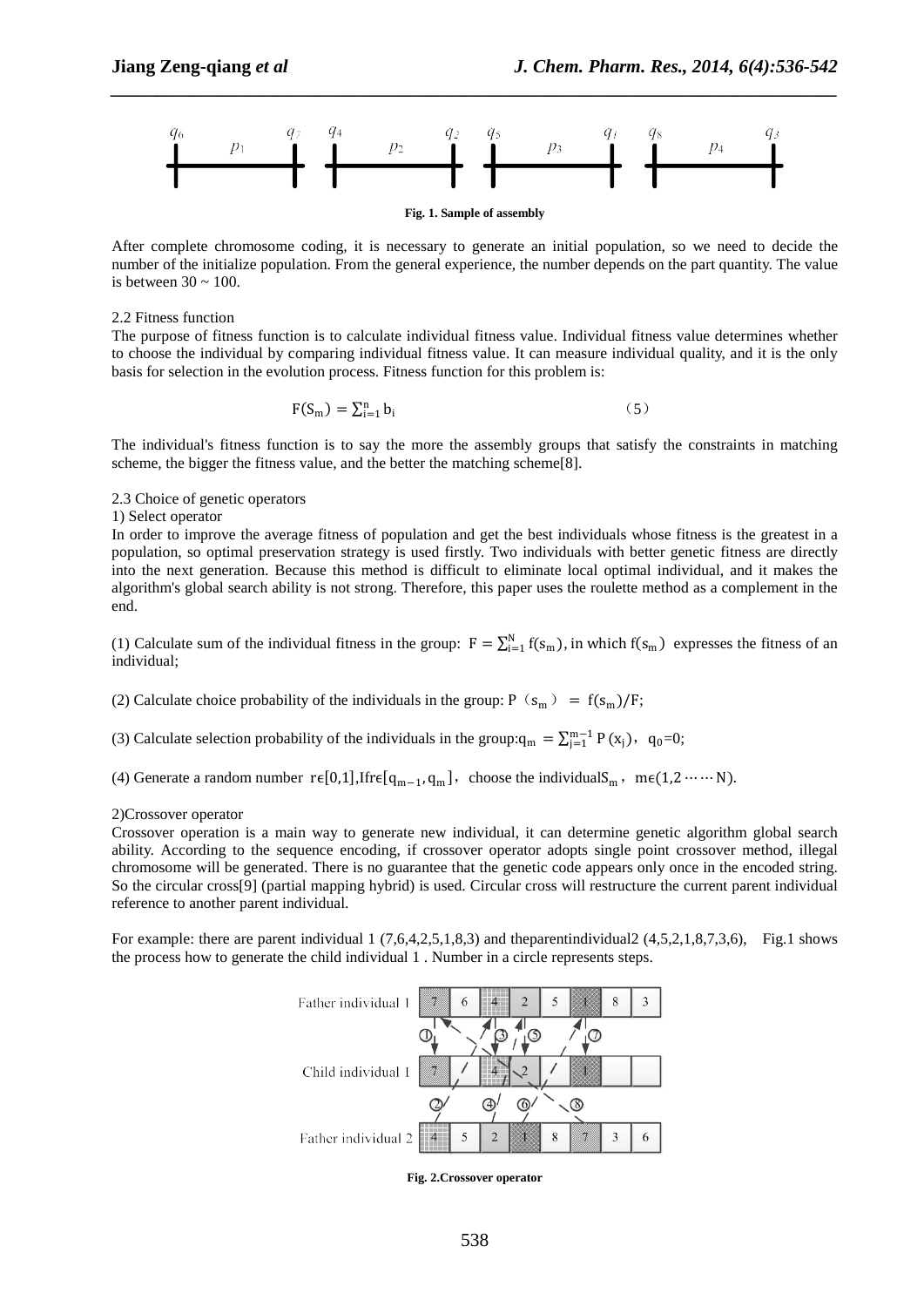There will be a circulation when it goes to step 8, at this time, the operation should be stop, the child individual gap code in the genetic is the genetic code of father individual 2 in the corresponding position. So we get child individual 1 gene  $(7, 5, 4, 2, 8, 1, 3, 6)$ . Similarly we get the child individual 2 gene  $(4, 6, 2, 1, 5, 7, 8, 3)$ .

*\_\_\_\_\_\_\_\_\_\_\_\_\_\_\_\_\_\_\_\_\_\_\_\_\_\_\_\_\_\_\_\_\_\_\_\_\_\_\_\_\_\_\_\_\_\_\_\_\_\_\_\_\_\_\_\_\_\_\_\_\_\_\_\_\_\_\_\_\_\_\_\_\_\_\_\_\_\_*

#### 3) Mutation operator

The purpose of mutation operation is to improve the local search ability of genetic diversity and maintain group diversity, it can prevent premature phenomenon. Mutation strategy randomly exchange two points position over the same period of chromosome, thus chromosome mutation completes.

For example: as shown in Fig. 3, chromosome gene  $(7, 6, 4, 2, 5, 1, 8, 3)$ , code 4 and 8 are randomly selected from the genetic, the new individual genes is $(7, 6, 8, 2, 5, 1, 4, 3)$ .



**Fig. 4.Algorithm steps**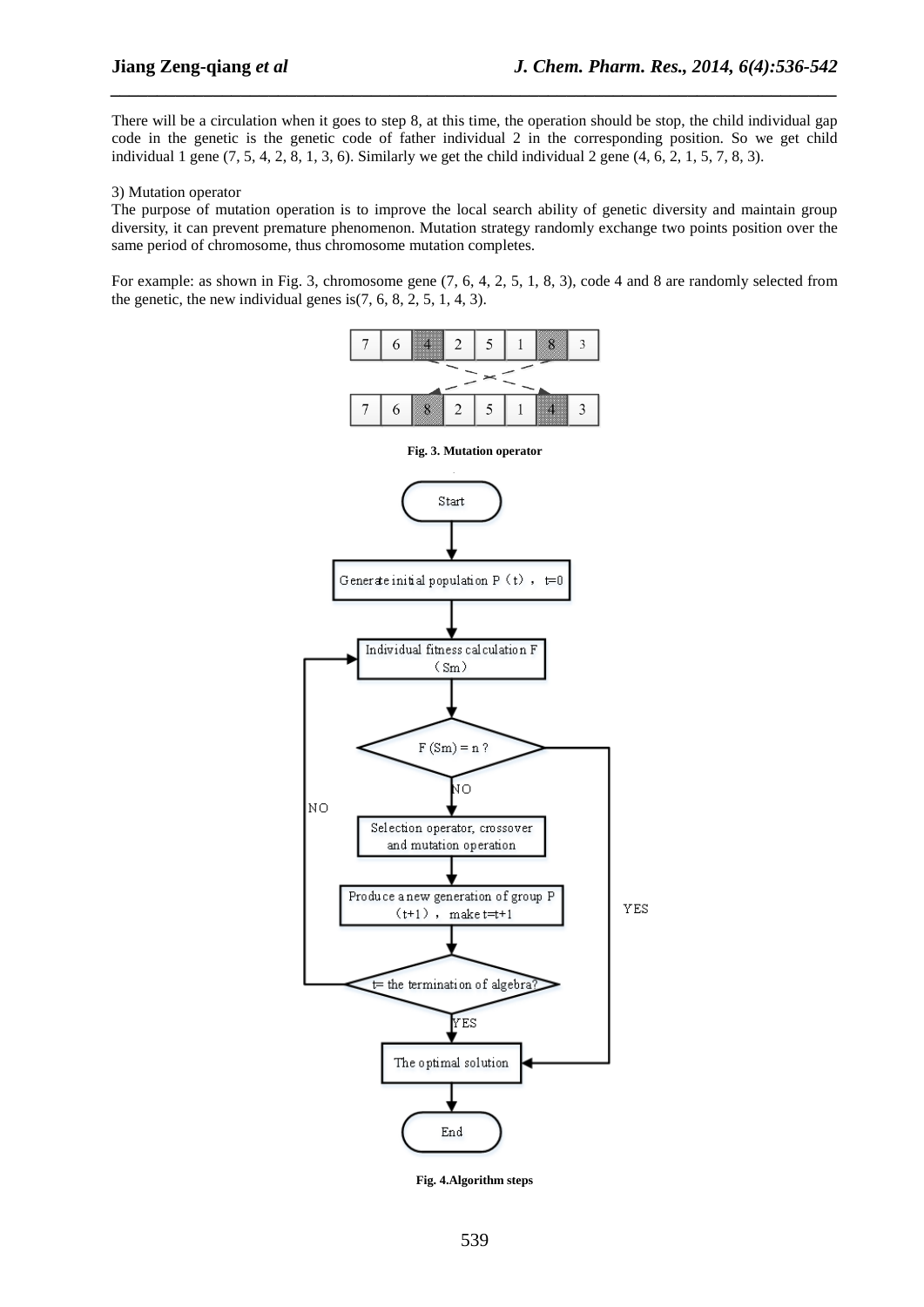#### 2.4 The implementation steps and termination conditions

As shown in Fig. 4, the algorithm includes generated initial population, fitness value calculation, selection individual, crossover and mutation operation and other steps, and the final termination conditions are set at the end, finally, the optimized results are obtained. The paper uses two termination conditions: 1) F(Sm) is equal to n, 2) Number of iterations is equal to stated value of terminate the generation.

*\_\_\_\_\_\_\_\_\_\_\_\_\_\_\_\_\_\_\_\_\_\_\_\_\_\_\_\_\_\_\_\_\_\_\_\_\_\_\_\_\_\_\_\_\_\_\_\_\_\_\_\_\_\_\_\_\_\_\_\_\_\_\_\_\_\_\_\_\_\_\_\_\_\_\_\_\_\_*

### **CALCULATION EXAMPLE**

The CRH5 train is as an example to verify the algorithm in this paper. Fig. 5 is the schematic drawing of the wheel assembly. Requirements: the two wheel diameters difference in the same wheel assembly should be less than or equal to 3 mm, the rim width difference should be less than or equal to 5 mm, the amount of interference should be less than or equal to 0.3 mm and greater than or equal to 0.24 mm. Namelya<sub>1</sub> = 3 mm,  $a_2 = 5$  mm,  $a_3 = 0.24$  $mm, a_4 = 0.3$  mm. Tab. 1 and tab. 2 are the actual size of 15 axles (P) and 30 wheels (Q), genetic algorithm is used to solve this question, the final result is got by Matlab software. The population size  $M = 80$ , crossover probability  $P_C = 0.9$ , the mutation probability  $P_m = 0.2$ , the maximal evolutionary generations T =450.



**Fig.5. Schematic drawing of the wheel assembly**

#### **Tab.1.Axle relative parameter data**

| Axle No. $(P)$ | Wheel seat diameter $\pmod{m}$ |
|----------------|--------------------------------|
| 1              | 192.261                        |
| 2              | 192.246                        |
| 3              | 192.248                        |
| 4              | 192.257                        |
| 5              | 192.254                        |
| 6              | 192.257                        |
| 7              | 192.247                        |
| 8              | 192.259                        |
| 9              | 192.26                         |
| 10             | 192.242                        |
| 11             | 192.261                        |
| 12             | 192.244                        |
| 13             | 192.245                        |
| 14             | 192.241                        |
| 15             | 192.243                        |

#### **Tab.2.Wheel related parameter data**

| Wheel No. $(Q)$ | Wheel diameter (mm) | $Rim$ width $(mm)$ | Wheel hub hole diameter $\pmod{m}$ |  |  |  |
|-----------------|---------------------|--------------------|------------------------------------|--|--|--|
| 1               | 830.6               | 130.5              | 191.993                            |  |  |  |
| 2               | 857.5               | 134                | 191.967                            |  |  |  |
| 3               | 840.4               | 129.4              | 191.969                            |  |  |  |
| 4               | 815.6               | 131.6              | 191.982                            |  |  |  |
| 5               | 838.9               | 134.3              | 191.978                            |  |  |  |
| 6               | 864.9               | 134.8              | 191.986                            |  |  |  |
| 7               | 838.3               | 131                | 191.976                            |  |  |  |
| 8               | 850.9               | 134                | 191.997                            |  |  |  |
| 9               | 839.2               | 130.1              | 191.966                            |  |  |  |
| 10              | 841.3               | 131.7              | 191.999                            |  |  |  |
| 11              | 818.5               | 130.4              | 191.993                            |  |  |  |
| 12              | 867.2               | 127.8              | 191.99                             |  |  |  |
| 13              | 848.9               | 131.1              | 191.975                            |  |  |  |
| 14              | 879.5               | 134.4              | 191.972                            |  |  |  |
| 15              | 831                 | 128.5              | 191.967                            |  |  |  |
| 16              | 834.5               | 129.3              | 191.973                            |  |  |  |
| 17              | 882.3               | 134                | 191.981                            |  |  |  |
| 18              | 862                 | 127                | 191.996                            |  |  |  |
| 19              | 826.9               | 132.5              | 191.995                            |  |  |  |
| 20              | 816.9               | 134.5              | 191.977                            |  |  |  |
| 21              | 834.4               | 128.5              | 191.966                            |  |  |  |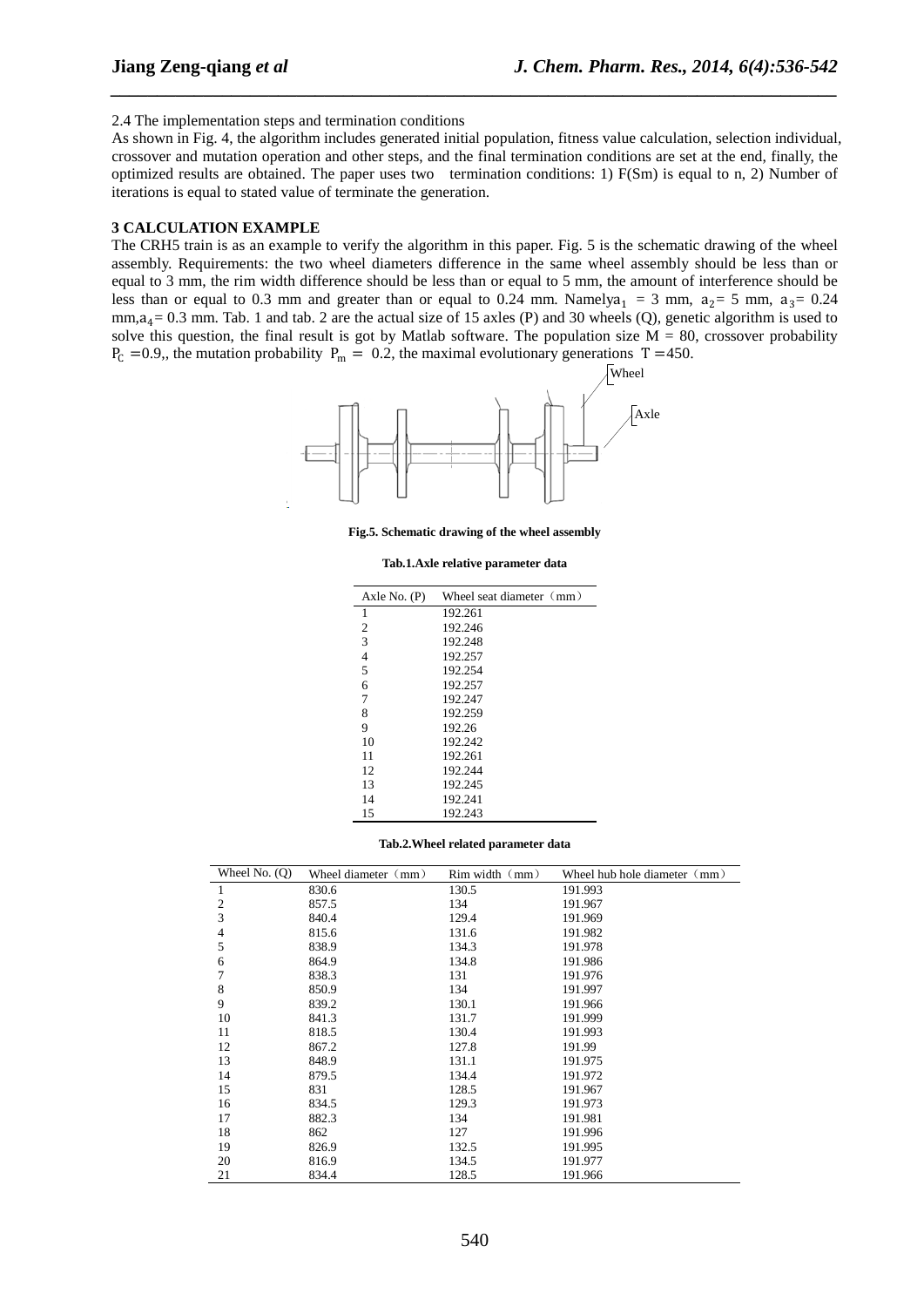| 22 | 816.3 | 134.1 | 191.969 |  |
|----|-------|-------|---------|--|
| 23 | 822.9 | 131   | 191.981 |  |
| 24 | 889.1 | 128.7 | 191.966 |  |
| 25 | 864.1 | 131.8 | 191.996 |  |
| 26 | 862.9 | 131.5 | 191.991 |  |
| 27 | 874.8 | 134.7 | 191.974 |  |
| 28 | 835.7 | 127.5 | 191.999 |  |
| 29 | 820.4 | 128.8 | 191.975 |  |
| 30 | 822.5 | 128.1 | 191.98  |  |

*\_\_\_\_\_\_\_\_\_\_\_\_\_\_\_\_\_\_\_\_\_\_\_\_\_\_\_\_\_\_\_\_\_\_\_\_\_\_\_\_\_\_\_\_\_\_\_\_\_\_\_\_\_\_\_\_\_\_\_\_\_\_\_\_\_\_\_\_\_\_\_\_\_\_\_\_\_\_*

Fig.6 shows the convergence process of the algorithm, the dashed lines shows the convergence process of fitness values, the solid line shows the relationship between average and evolution generations. We can see the optimal value 12 for the first time when the program runs to about 170 generations, procedure becomes stable, optimal value is 12, so we can determine optimal value is 12 under the constraints, which can matching successfully 12 wheel groups with the given constraints, the matching results are shown in Tab. 3.



**Fig. 6. Process of convergence of the algorithm**

#### **Tab.3.Matching results**

| Assembly group |      |   |                            |                 |              |                 |               |                 |                  |                   |       |   |
|----------------|------|---|----------------------------|-----------------|--------------|-----------------|---------------|-----------------|------------------|-------------------|-------|---|
| P (axle)       |      |   |                            |                 |              |                 |               |                 |                  |                   | . .   |   |
| (wheels)       | ستست | ◡ | $23\frac{30}{2}$<br>⊺ ا ⊂ے | $1\backslash15$ | $6\sqrt{25}$ | $7\backslash28$ | $4\langle 20$ | $8\backslash13$ | $18\frac{26}{2}$ | $14\overline{17}$ | 16\21 | ◡ |

### **CONCLUSION**

Paper describes the problem of the railway vehicle wheel matching, because of low efficiency of the wheel selection, the mathematical model of this problem was studied, and algorithm based on genetic algorithm was designed. The example proved the method is effective. It is fast to match large quantities vehicle wheels with multiple parameters, the working efficiency of the maintenance workshop and effective utilization of wheels both are improved, the idle and waste of the parts will be avoided, and the efficiency of the bogie workshop operation was improved.

#### **Acknowledgments**

This work was supported by the Fundamental Research Funds for the Central Universities of China and the project No. is 2012JBM090.

#### **REFERENCES**

[1] Coullard C R , Gamble A B, Jones P C. *Annals o f Operations Research,* **1998**, 95-107.

[2] Fang X D, Zhang Y. *Computer s & Industrial Engineering* , **1995,** 28( 2), 341-350.

[3] Iwata Satoru, Matsui Tomomi, McCormick S Thomas. *Operations Research Letters,* **1998**, 22(4/5),137-143.

[4] Chi Mao-ru, Zhang Wei-hua, Zeng Jing. *China Railway Science*, **2008**, 29(6), 65-70**.**

[5] Gong Ji-qiu. *Journal of internal combustion engine car*, **1996,** 6, 1-4**.**